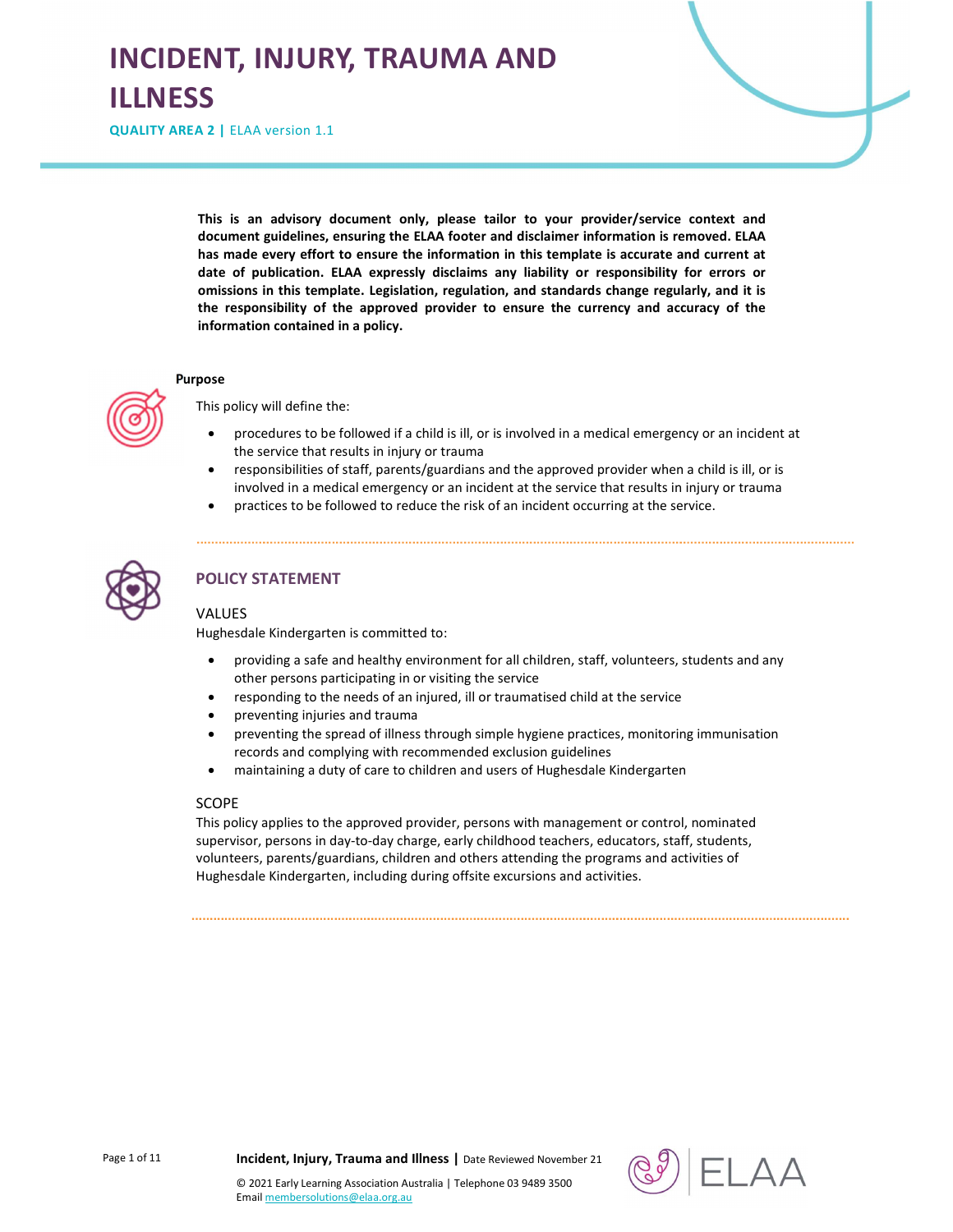| <b>RESPONSIBILITIES</b>                                                                                                                                                                                                                                                                                                                                                                                                                          | Approved provider and persons<br>with management or control | persons in day-to-day charge<br>Nominated supervisor and | educators and all other staff<br>Early childhood teacher, | Parents/guardians | students<br>Contractors, volunteers and |
|--------------------------------------------------------------------------------------------------------------------------------------------------------------------------------------------------------------------------------------------------------------------------------------------------------------------------------------------------------------------------------------------------------------------------------------------------|-------------------------------------------------------------|----------------------------------------------------------|-----------------------------------------------------------|-------------------|-----------------------------------------|
| Ensuring that the premises are kept clean and in good repair                                                                                                                                                                                                                                                                                                                                                                                     | $\sqrt{ }$                                                  | $\sqrt{}$                                                | $\sqrt{}$                                                 |                   | $\sqrt{}$                               |
| Maintaining effective supervision (refer to Supervision of Children<br>Policy) for all enrolled children in all aspects of the service's<br>program that is reflective of the children's needs, abilities, age<br>and circumstances                                                                                                                                                                                                              | $\sqrt{}$                                                   | $\sqrt{}$                                                | $\sqrt{}$                                                 |                   |                                         |
| Regularly checking equipment in both indoor and outdoor areas<br>for hazards (refer to Attachment 1), and taking the appropriate<br>action to ensure the safety of the children when a hazard is<br>identified                                                                                                                                                                                                                                   | √                                                           | $\sqrt{}$                                                | $\sqrt{}$                                                 |                   |                                         |
| Being proactive, responsive and flexible in using professional<br>judgments to prevent injury from occurring                                                                                                                                                                                                                                                                                                                                     | $\sqrt{}$                                                   | $\sqrt{}$                                                | $\sqrt{}$                                                 |                   | $\sqrt{}$                               |
| Having ready access to an operating telephone or other similar<br>means of communication to enable immediate communication<br>to and from parents and emergency services                                                                                                                                                                                                                                                                         | $\sqrt{ }$                                                  | $\sqrt{}$                                                | $\sqrt{}$                                                 |                   |                                         |
| Ensuring that staff have access to medication, Incident, Injury,<br>Trauma and Illness forms (available from ACECQA - refer to<br>Sources) and WorkSafe Victoria incident report forms (refer to<br>Sources)                                                                                                                                                                                                                                     | $\sqrt{}$                                                   | $\sqrt{}$                                                |                                                           |                   |                                         |
| Ensuring that the service has an Occupational Health and Safety<br>policy and procedures that outline the process for effectively<br>identifying, managing and reviewing risks and hazards that are<br>likely to cause injury, and reporting notifiable incidents to<br>appropriate authorities (refer to Occupational Health and Safety<br>Policy)                                                                                              | V                                                           | $\sqrt{}$                                                | $\sqrt{}$                                                 |                   |                                         |
| Ensuring that there is a minimum of one educator with a current<br>approved first aid qualification on the premises at all times (refer<br>to Administration of First Aid Policy)<br>As a demonstration of duty of care and evidence-based<br>practice, ELAA recommends that all early childhood<br>teachers and educators have current approved first aid<br>qualifications, anaphylaxis management training and<br>asthma management training. | √                                                           | $\sqrt{ }$                                               |                                                           |                   |                                         |
| Ensuring that there are an appropriate number of up-to-date,<br>fully equipped first aid kits that are accessible at all times (refer<br>to Administration of First Aid Policy)                                                                                                                                                                                                                                                                  | $\sqrt{ }$                                                  | $\sqrt{ }$                                               | $\sqrt{}$                                                 |                   |                                         |
| Ensuring that children's enrolment forms provide authorisation<br>for the service to seek emergency medical treatment by a                                                                                                                                                                                                                                                                                                                       | √                                                           | $\sqrt{}$                                                | $\sqrt{}$                                                 | $\sqrt{}$         |                                         |



Page 2 of 11 **Incident, Injury, Trauma and Illness** | Date Reviewed November 21

© 2021 Early Learning Association Australia | Telephone 03 9489 3500 Email membersolutions@elaa.org.au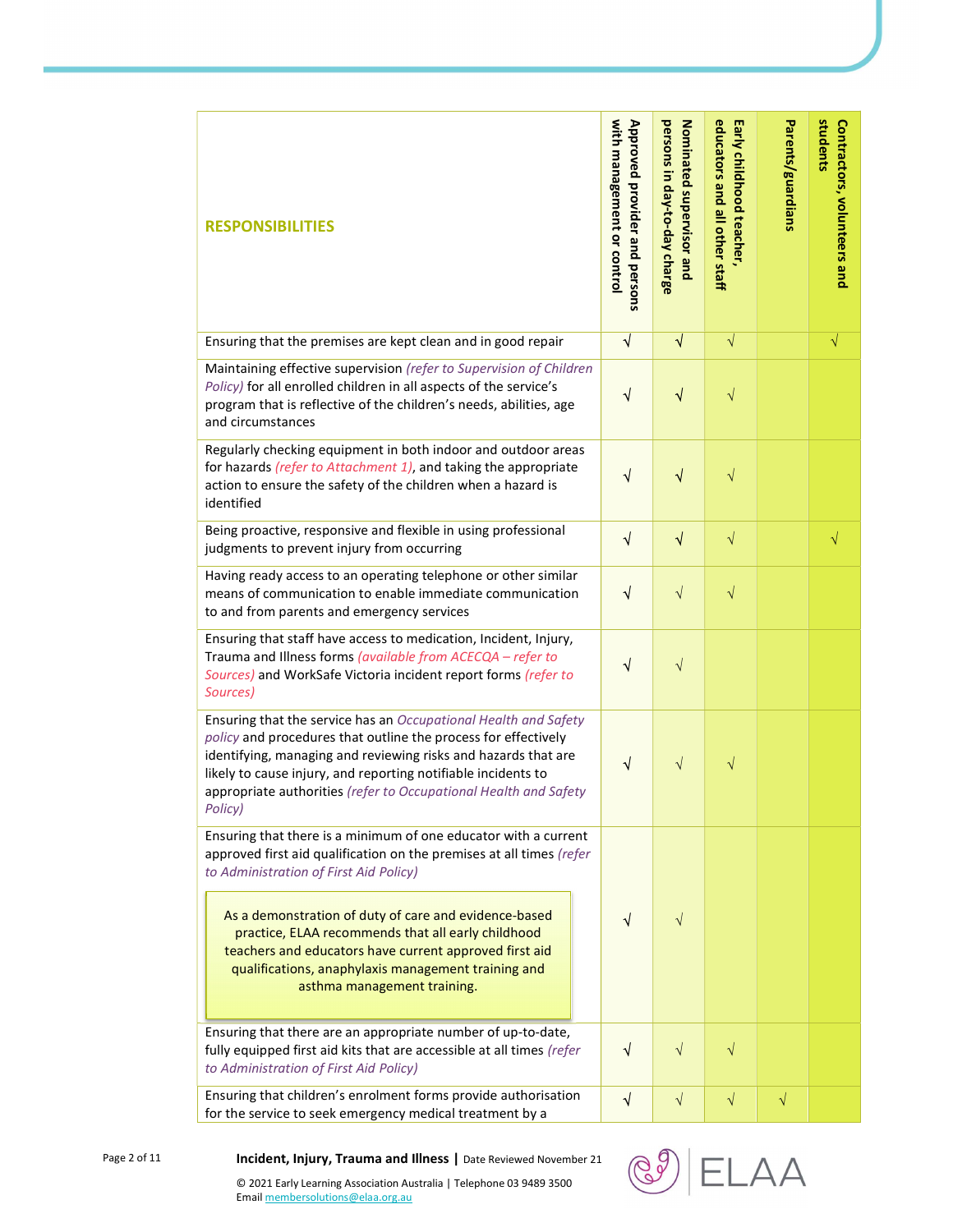| medical practitioner, hospital or ambulance service (Regulations<br>161)                                                                                                                                                                                                                       |            |            |           |           |  |
|------------------------------------------------------------------------------------------------------------------------------------------------------------------------------------------------------------------------------------------------------------------------------------------------|------------|------------|-----------|-----------|--|
| Notifying the service, upon enrolment or diagnosis, of any<br>medical conditions and/or needs, and any management<br>procedure to be followed with respect to that condition or need<br>(Regulation 162)                                                                                       |            |            |           | $\sqrt{}$ |  |
| Informing the service of an infectious disease or illness that has<br>been identified while the child has not attended the service, and<br>that may impact on the health and wellbeing of other children,<br>staff and parents/guardians attending the service                                 |            |            |           | $\sqrt{}$ |  |
| Ensuring that the service is provided with a current medical<br>management plan, if applicable (Regulation 162(d))                                                                                                                                                                             |            |            |           | $\sqrt{}$ |  |
| Notifying the service when their child will be absent from their<br>regular program                                                                                                                                                                                                            |            |            |           | $\sqrt{}$ |  |
| Notifying staff/educators if there is a change in the condition of<br>a/their child's health, or if there have been any recent accidents<br>or incidents that may impact on the child's care e.g. any bruising<br>or head injuries.                                                            |            |            |           |           |  |
| Part of the Child Safe Standards, it is important that if a<br>child presents upon arrival to the service with any visible<br>injury or trauma, this should be discussed and documented<br>prior to the parent/guardian leaving the service (refer to<br><b>Child Safe Environment policy)</b> | $\sqrt{ }$ | $\sqrt{}$  | $\sqrt{}$ | $\sqrt{}$ |  |
| Responding immediately to any incident, injury or medical<br>emergency (refer to procedures and Administration of First Aid<br>policy)                                                                                                                                                         | $\sqrt{ }$ | $\sqrt{ }$ | $\sqrt{}$ |           |  |
| Ensuring that a parent/guardian of the child is notified as soon as<br>is practicable, but not later than 24 hours after the occurrence, if<br>the child is involved in any incident, injury, trauma or illness<br>while at the service (Regulation 86)                                        | $\sqrt{ }$ | $\sqrt{}$  | $\sqrt{}$ |           |  |
| Notifying other person/s as authorised on the child's enrolment<br>form when the parents/guardians are not contactable                                                                                                                                                                         | V          | $\sqrt{}$  | $\sqrt{}$ |           |  |
| Considering the emotional wellbeing of all children and<br>educators during and following an accident, injury, trauma or<br>illness events                                                                                                                                                     | $\sqrt{}$  | $\sqrt{}$  | $\sqrt{}$ |           |  |
| Ensuring that regulatory and legislative responsibilities are met<br>in relation to any incident, injury or medical emergency                                                                                                                                                                  | $\sqrt{ }$ | $\sqrt{ }$ | $\sqrt{}$ |           |  |
| Ensuring notifications of serious incidents (refer to Definitions)<br>are made to the regulatory authority (DET) (refer to Definition)<br>through the NQA IT System (refer to Definitions) as soon as is<br>practicable but not later than 24 hours after the occurrence                       | √          | $\sqrt{}$  | $\sqrt{}$ |           |  |
| Recording details of any incident, injury or illness in the Incident,<br>Injury, Trauma and Illness Record (refer to Definitions) as soon as<br>is practicable but not later than 24 hours after the occurrence                                                                                | V          | $\sqrt{}$  | $\sqrt{}$ |           |  |
| Signing the Incident, Injury, Trauma and Illness Record, thereby<br>acknowledging that they have been made aware of the incident                                                                                                                                                               |            |            | $\sqrt{}$ | $\sqrt{}$ |  |

Page 3 of 11 **Incident, Injury, Trauma and Illness** | Date Reviewed November 21

© 2021 Early Learning Association Australia | Telephone 03 9489 3500 Email membersolutions@elaa.org.au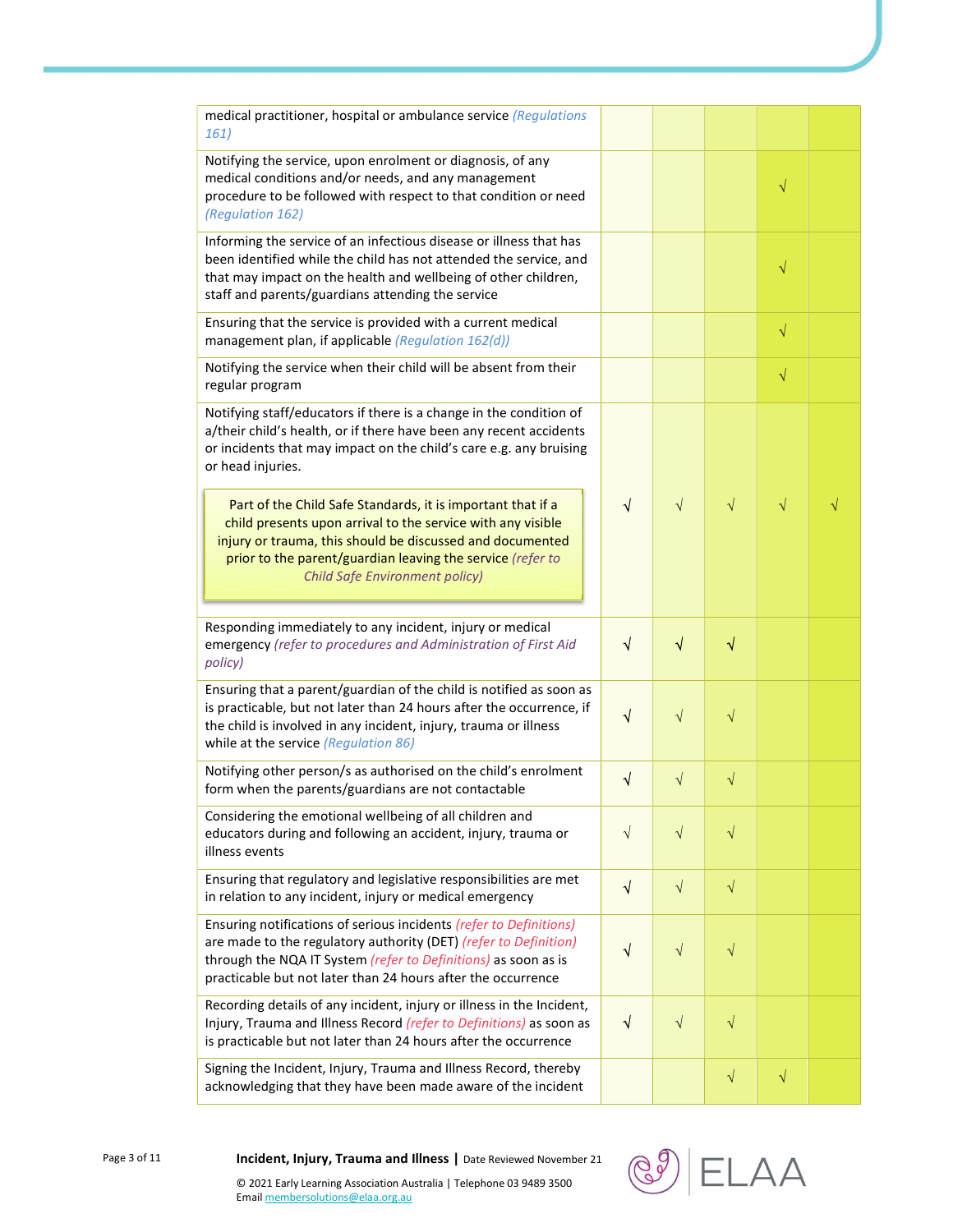| Reviewing and evaluating procedures after an incident or illness<br>as part of the quality improvement process and taking<br>appropriate action to remove the cause if required. For example,<br>removing a nail found protruding from climbing equipment or<br>retraining staff to adhere more closely to the service's Hygiene<br>Policy | $\sqrt{ }$ | $\sqrt{}$ | $\sqrt{}$ |           |  |  |
|--------------------------------------------------------------------------------------------------------------------------------------------------------------------------------------------------------------------------------------------------------------------------------------------------------------------------------------------|------------|-----------|-----------|-----------|--|--|
| Ensuring that completed medication records are kept until the<br>end of 3 years after the child's last attendance (Regulation 92,<br>183)                                                                                                                                                                                                  | $\sqrt{ }$ | $\sqrt{}$ |           |           |  |  |
| Ensuring that Incident, Injury, Trauma and Illness Records are<br>maintained and stored securely until the child is 25 years old<br>(Regulations 87, 183) (refer to Privacy and Confidentiality Policy)                                                                                                                                    | $\sqrt{ }$ | $\sqrt{}$ |           |           |  |  |
| Communicating with families about children's health<br>requirements in culturally sensitive ways and implementing<br>individual children's medical management plans, where relevant                                                                                                                                                        | $\sqrt{ }$ | $\sqrt{}$ | $\sqrt{}$ | $\sqrt{}$ |  |  |
| Being contactable, either directly or through emergency contacts<br>listed on the child's enrolment form, in the event of an incident<br>requiring medical attention                                                                                                                                                                       |            |           |           | $\sqrt{}$ |  |  |
| Requesting the parents/guardians make arrangements for the<br>child or children involved in an incident or medical emergency to<br>be collected from the service, or informing parents/guardians if<br>an ambulance has been called                                                                                                        | √          | $\sqrt{}$ | $\sqrt{}$ | V         |  |  |
| Collecting their child as soon as possible when notified of an<br>incident, injury or medical emergency involving their child                                                                                                                                                                                                              |            |           |           | $\sqrt{}$ |  |  |
| Arranging payment of all costs incurred when an ambulance<br>service is required for their child at the service                                                                                                                                                                                                                            |            |           |           | $\sqrt{}$ |  |  |
| BOLD tick $\sqrt{}$ indicates legislation requirement                                                                                                                                                                                                                                                                                      |            |           |           |           |  |  |



## **PROCEDURES**

Ensuring that the following contact numbers are displayed in close proximity of each telephone:

- $\bullet$  000
- DET regional office
- Approved provider
- Asthma Victoria: (03) 9326 7088 or toll free 1800 645 130
- Victorian Poisons Information Centre: 13 11 26
- Local council or shire.

When there is a medical emergency, all staff will:

- call an ambulance, where necessary
- administer first aid, and provide care and comfort to the child prior to the parents/guardians or ambulance arriving
- implement the child's current medical management plan, where appropriate
- notify parents/guardians as soon as is practicable of any serious medical emergency, incident or injury concerning the child, and request the parents/guardians make arrangements for the child to be collected from the service and/or inform the parents/guardians that an ambulance has been called

Page 4 of 11 **Incident, Injury, Trauma and Illness** | Date Reviewed November 21

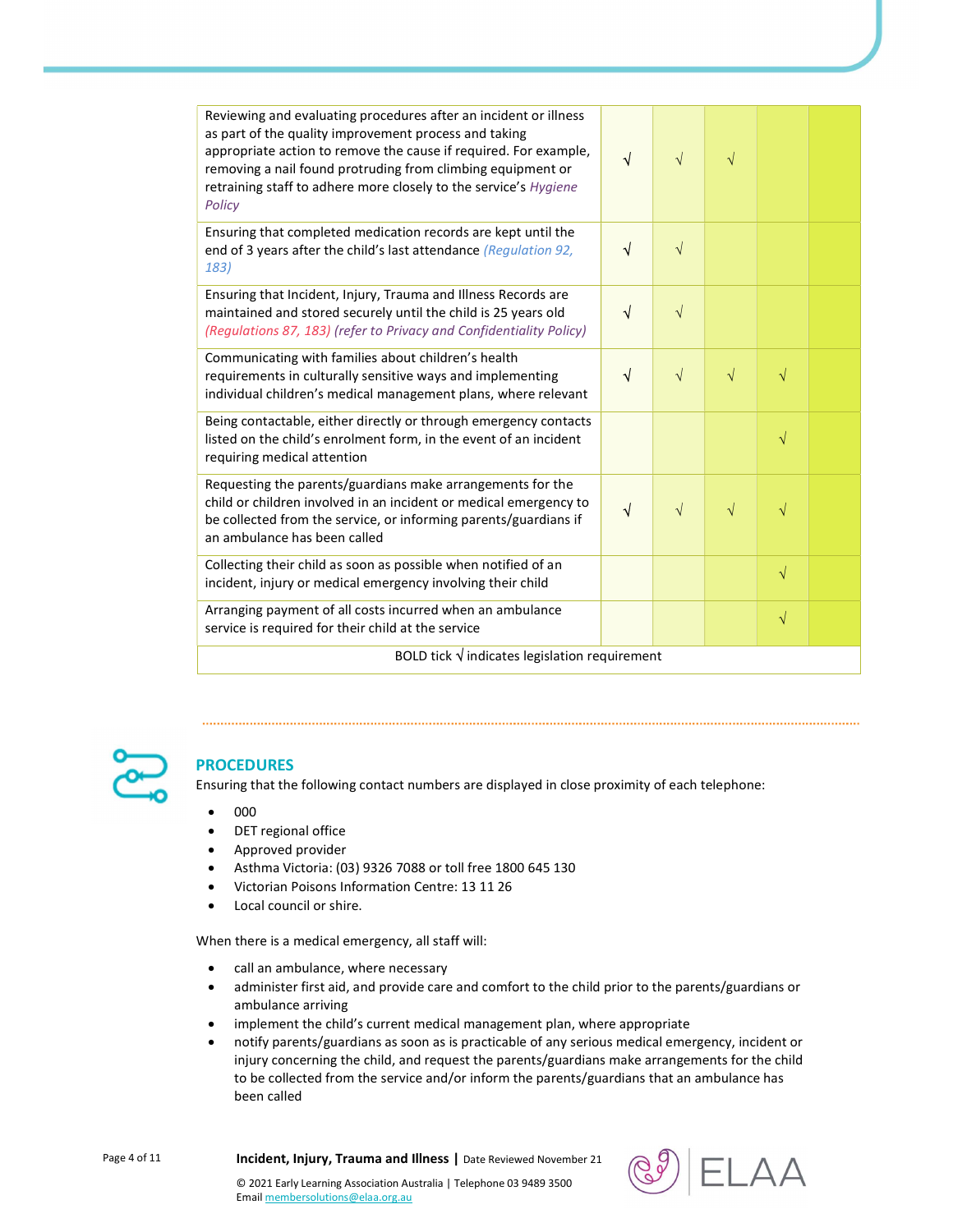- notify other person/s as authorised on the child's enrolment form, if the parents/guardians are not contactable
- ensure ongoing supervision of all children in attendance at the service
- accompany the child in the ambulance when the parents/guardians are not present, provided that staff-to-child ratios can be maintained at the service
- notify the approved provider of the medical emergency, incident or injury as soon as is practicable
- complete and submit an incident report to DET, the approved provider and the service's public liability insurer following a serious incident.

When a child develops symptoms of illness while at the service, all staff will:

- observing the symptoms of children's illnesses and injuries and systematically recording and sharing this information with families (and medical professionals where required)
- ensure that the nominated supervisor, or person in day-to-day care of the service, contacts the parents/guardians or authorised emergency contact for the child
- request that the child is collected from the service if the child is not well enough to participate in the program
- ensure that they separate the child from the group and have a staff member remain with the child until the child recovers, a parent/guardian arrives or another responsible person takes charge
- call an ambulance (refer to definition of medical emergency) if a child appears very unwell or has a serious injury that needs urgent medical attention
- ensure that the child is returned to the care of the parent/guardian or authorised emergency contact person as soon as is practicable
- ensure that, where medication, medical or dental treatment is obtained, the parents/guardians are notified as soon as is practicable and within 24 hours, and are provided with details of the illness and subsequent treatment administered to the child
- ensure that the approved provider is notified of the incident
- ensure that the Incident, Injury, Trauma and Illness Record is completed as soon as is practicable and within 24 hours of the occurrence.

Details that must be entered in the Incident, Injury, Trauma and Illness Record include the following:

- the name and age of the child
- the circumstances leading to the incident, injury or trauma, or relevant circumstances surrounding the child becoming ill (including any symptoms)
- the time and date the incident occurred, the injury was received or the child was subjected to the trauma, or the apparent onset of the illness
- the action taken by the service, including any medication administered, first aid provided or medical personnel contacted
- details of any person who witnessed the incident, injury or trauma, or the apparent onset of illness
- the name of any person the service notified, or attempted to notify, of any incident, injury, trauma or illness that a child suffered while being educated and cared for by the service, and the time and date of the notifications/attempted notifications
- the name and signature of the person making an entry in the record, and the time and date that the entry was made
- signature of a parent/guardian to verify that they have been informed of the occurrence.

All information will be included in the Incident, Injury, Trauma and Illness Record as soon as is practicable, but not later than 24 hours after the incident, injury or trauma, or the onset of the illness.



Incident, Injury, Trauma and Illness | Date Reviewed November 21

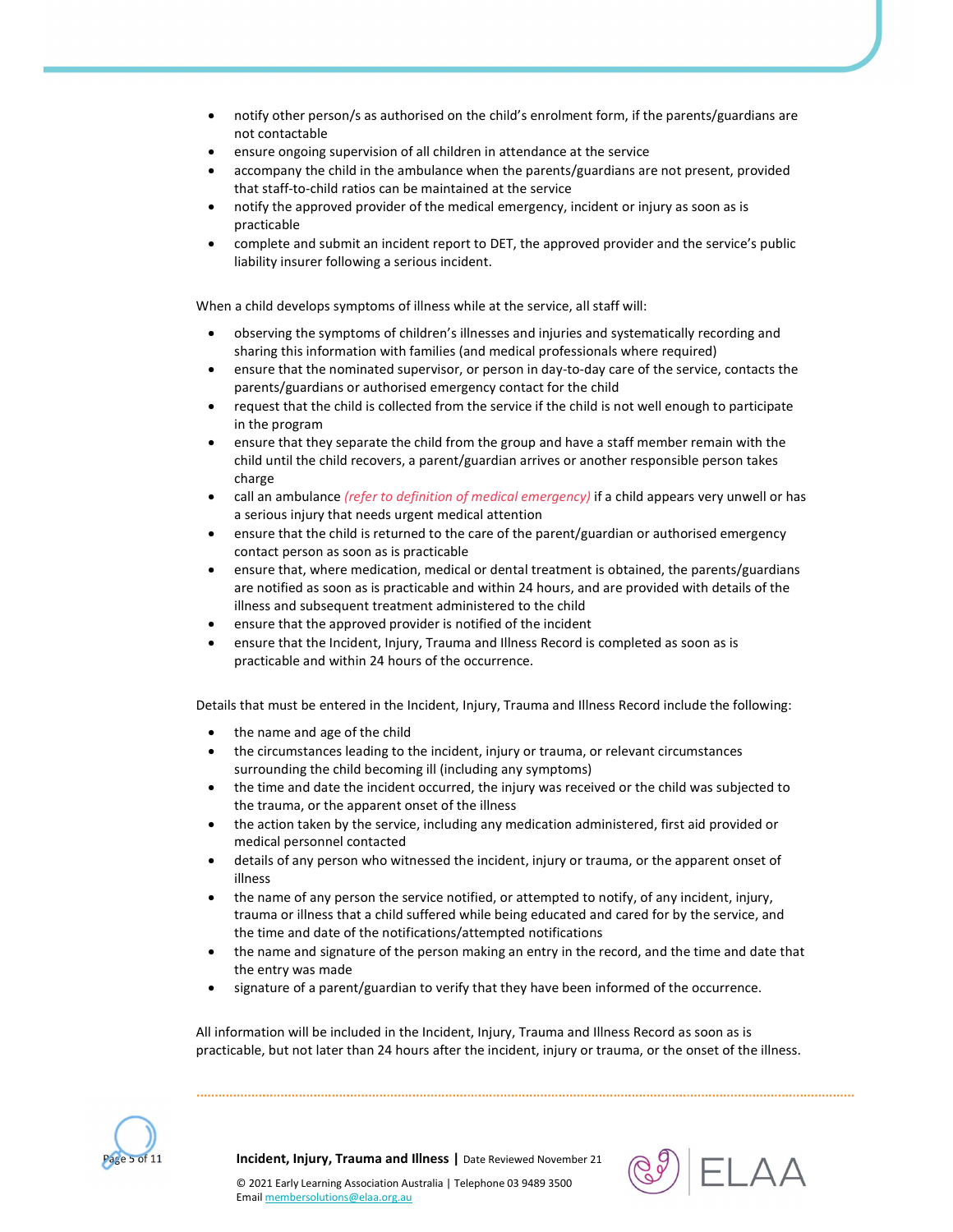#### BACKGROUND AND LEGISLATION

#### BACKGROUND

People responsible for managing early childhood services and caring for children have a duty of care towards those children. All service staff have a responsibility and a duty of care to act to prevent accidents and emergencies at the service.

An approved service must have policies and procedures in place in the event that a child is injured, becomes ill or suffers trauma. These procedures should be followed and must include the requirement that a parent/guardian be notified in the event of an incident, injury, illness or trauma relating to their child as soon as possible and within 24 hours of the occurrence.

The National Regulations require an accurate Incident, Injury, Trauma and Illness Record to be kept and stored confidentially until the child is 25 years old (Regulation 183(2)).

Under the national legislation, each service must ensure that an entry is recorded in the Incident, Injury, Trauma and Illness Record for the following occurrences:

- an incident in relation to a child, an injury received by a child or trauma to which a child has been subjected
- an illness that becomes apparent.

Medical emergencies may include serious health issues such as asthma, anaphylaxis, diabetes, fractures, choking and seizures. Such emergencies generally involve only one child, however they can affect everyone in the children's service. In some cases it will be appropriate to refer to specific policies for guidance, such as the Dealing with Medical Conditions Policy, Asthma Policy, Anaphylaxis Policy, Diabetes Policy and Epilepsy Policy.

#### LEGISLATION AND STANDARDS

Relevant legislation and standards include but are not limited to:

- Australian Standards AS3745–2002, Emergency control procedures for buildings, structures and workplaces
- Education and Care Services National Law Act 2010: Section 174(2)
- Education and Care Services National Regulations 2011: Regulations 77, 85–87, 103, 177, 183
- Public Health and Wellbeing Act 2008 (Vic)
- Public Health and Wellbeing Regulations 2009 (Vic)
- Occupational Health and Safety Act 2004 (Vic)
- Occupational Health and Safety Regulations 2007
- WorkSafe Victoria Compliance Code: First aid in the workplace (2008)
- National Quality Standard, Quality Area 2: Children's Health and Safety
- National Quality Standard, Quality Area 3: Physical Environment
- National Quality Standard, Quality Area 7: Governance and Leadership
- Therapeutic Goods Act 1989 (Cth)

The most current amendments to listed legislation can be found at:

- Victorian Legislation Victorian Law Today: www.legislation.vic.gov.au
- Commonwealth Legislation Federal Register of Legislation: www.legislation.gov.au



Page 6 of 11 **Incident, Injury, Trauma and Illness** | Date Reviewed November 21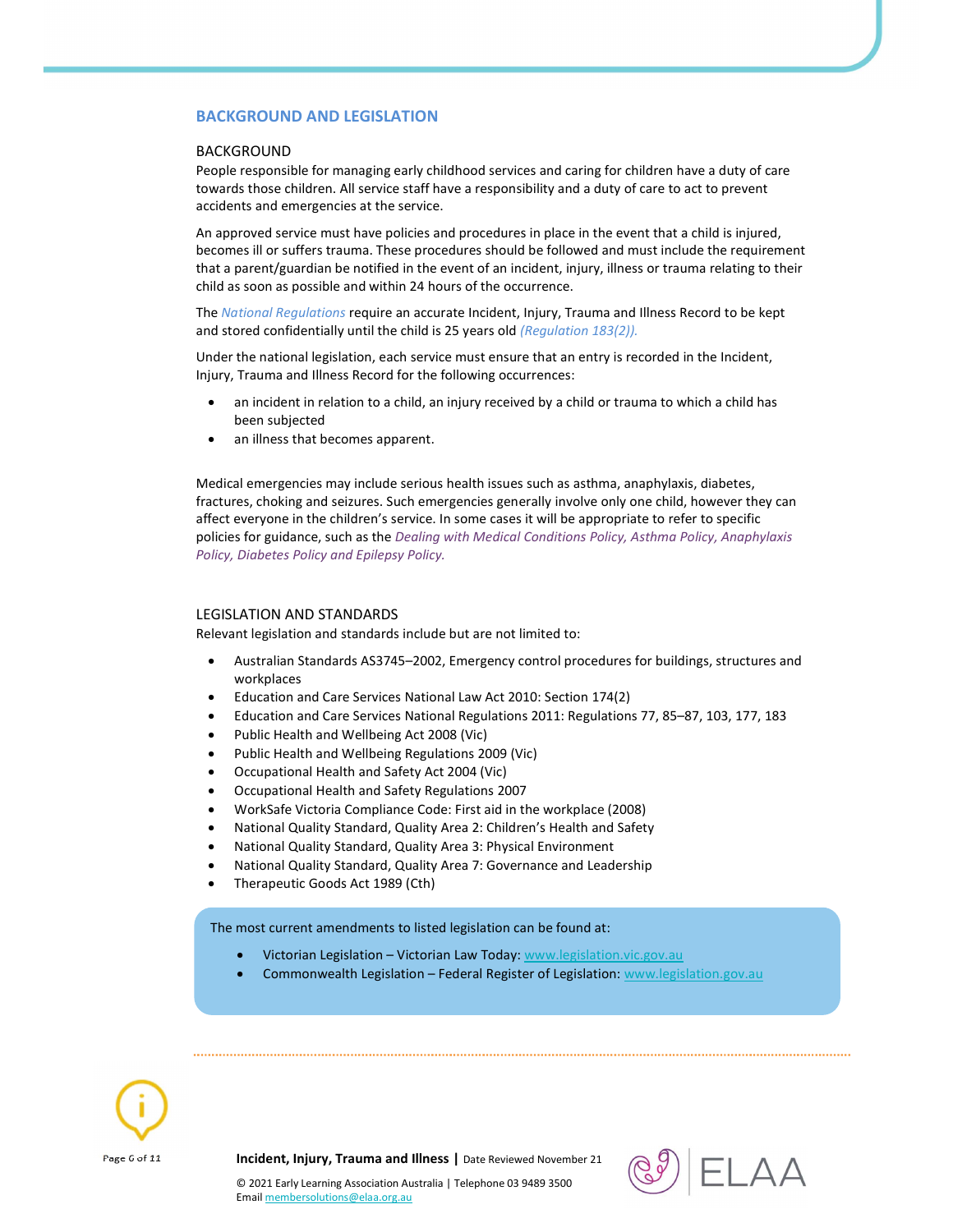#### **DEFINITIONS**

The terms defined in this section relate specifically to this policy. For regularly used terms e.g. Approved Provider, Nominated Supervisor, Notifiable Complaints, Serious Incidents, Duty of Care, etc. refer to the Definitions file of the PolicyWorks catalogue.

Emergency services: Includes ambulance, fire brigade, police and state emergency services.

First aid: The provision of initial care in response to an illness or injury. It generally consists of a series of techniques to preserve life, protect a person (particularly if unconscious), prevent a condition worsening and promote recovery. First aid training should be delivered by approved first aid providers, and a list of these is published on the ACECQA website: www.acecqa.gov.au

Hazard: A source or situation with a potential for harm in terms of human injury or ill health, damage to property, damage to the environment or a combination of these.

Illness: Any sickness and/or associated symptoms that affect the child's normal participation in the program at the service.

Incident: Any unplanned event resulting in or having potential for injury, ill health, damage or other loss.

Incident, Injury, Trauma and Illness Record: Contains details of any incident, injury, trauma or illness that occurs while the child is being educated and cared for by the service. The Approved Provider must ensure an Injury, Trauma and Illness Record is kept in accordance with Regulation 87 of the Education and Care Services National Regulations 2011 and kept for the period of time specified in Regulation 183. A sample is available on the ACECQA website: www.acecqa.gov.au (search 'Sample forms and templates').

Injury: Any physical damage to the body caused by violence or an incident.

Medication: Any substance, as defined in the Therapeutic Goods Act 1989 (Cth), that is administered for the treatment of an illness or medical condition.

Medical management plan: A document that has been prepared and signed by a doctor that describes symptoms, causes, clear instructions on action and treatment for the child's specific medical condition, and includes the child's name and a photograph of the child. An example of this is the Australasian Society of Clinical Immunology and Allergy (ASCIA) action plan for anaphylaxis.

Medical attention: Includes a visit to a registered medical practitioner or attendance at a hospital.

Medical emergency: An injury or illness that is acute and poses an immediate risk to a person's life or long-term health.

Minor incident: An incident that results in an injury that is small and does not require medical attention.

Trauma: An emotional wound or shock that often has long-lasting effects or any physical damage to the body caused by violence or an incident.



## SOURCES AND RELATED POLICIES

#### **SOURCES**

- ACECQA sample forms and templates: www.acecqa.gov.au
- Building Code of Australia: www.abcb.gov.au
- Staying Healthy: Preventing infectious diseases in early childhood education and care services (5th edition, 2013) National Health and Medical Research Council: www.nhmrc.gov.au
- VMIA Insurance Guide, Community Service Organisations program: www.vmia.vic.gov.au
- WorkSafe Victoria: Guide to Incident Notification: www.worksafe.vic.gov.au
- WorkSafe Victoria: Online notification forms: www.worksafe.vic.gov.au

#### RELATED POLICIES

Administration of First Aid

Page 7 of 11 **Incident, Injury, Trauma and Illness** | Date Reviewed November 21



© 2021 Early Learning Association Australia | Telephone 03 9489 3500 Email membersolutions@elaa.org.au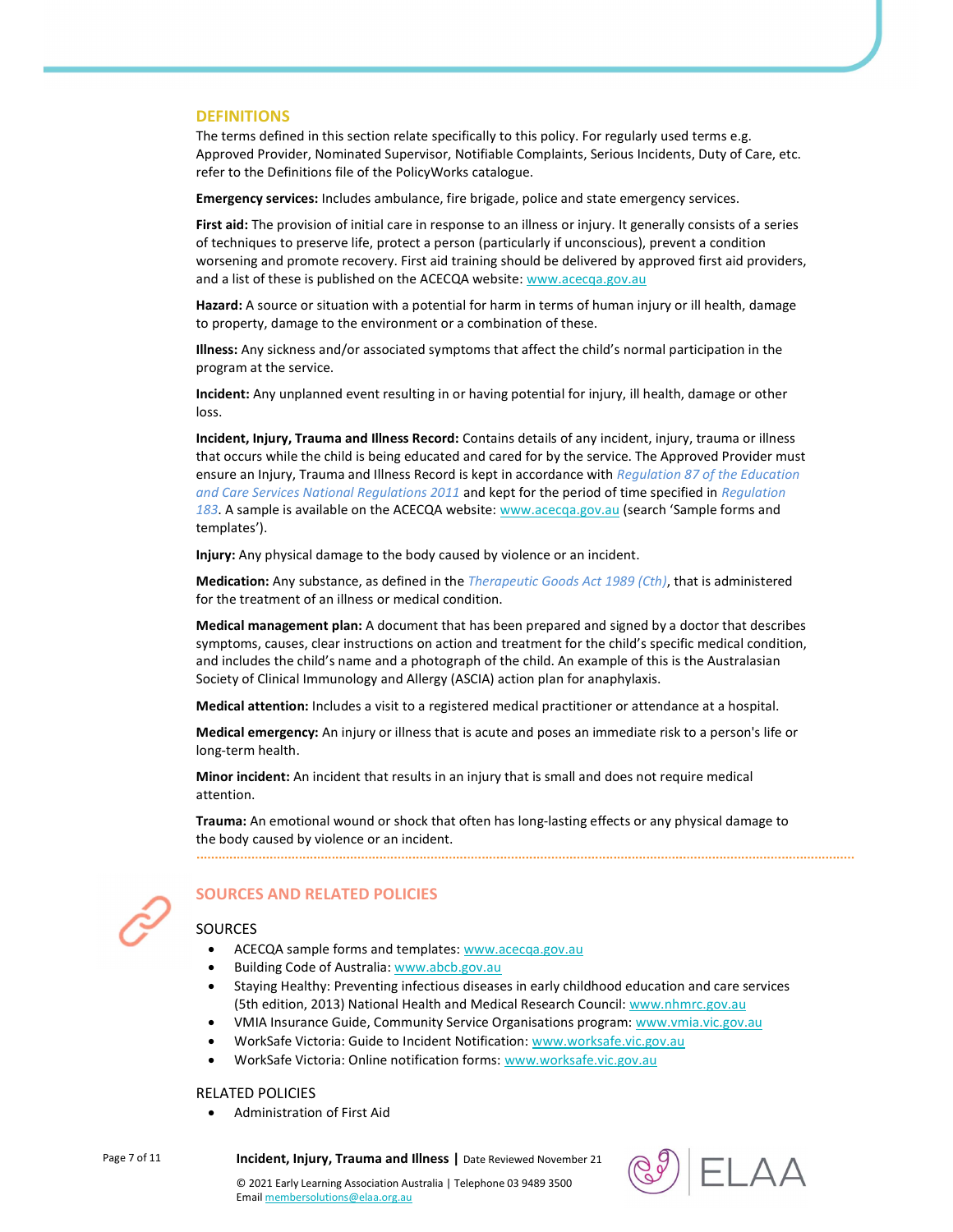- Administration of Medication
- Anaphylaxis
- Asthma
- Child Safe Environment
- Dealing with Infectious Diseases
- Dealing with Medical Conditions
- Delivery & Collection of Children
- Diabetes
- Emergency and Evacuation
- Epilepsy
- Excursions and Service Events
- Hygiene
- Occupational Health and Safety
- Privacy and Confidentiality
- Road Safety and Safe Transport



# EVALUATION

In order to assess whether the values and purposes of the policy have been achieved, the approved provider will:

- regularly seek feedback from everyone affected by the policy regarding its effectiveness
- monitor the implementation, compliance, complaints and incidents in relation to this policy
- review and analyse information gathered from the Incident, Injury, Trauma and Illness Record and staff first aid records regarding incidents at the service
- keep the policy up to date with current legislation, research, policy and best practice
- revise the policy and procedures as part of the service's policy review cycle, or as required
- notify all stakeholders affected by this policy at least 14 days before making any significant changes to this policy or its procedures, unless a lesser period is necessary due to risk (Regulation 172 (2)).



## **ATTACHMENTS**

Attachment 1: Sample hazard identification checklist



### AUTHORISATION

This policy was adopted by the approved provider of Hughesdale Kindergarten on 11 November 2021.

REVIEW DATE: 11/11/2023



© 2021 Early Learning Association Australia | Telephone 03 9489 3500

Email membersolutions@elaa.org.au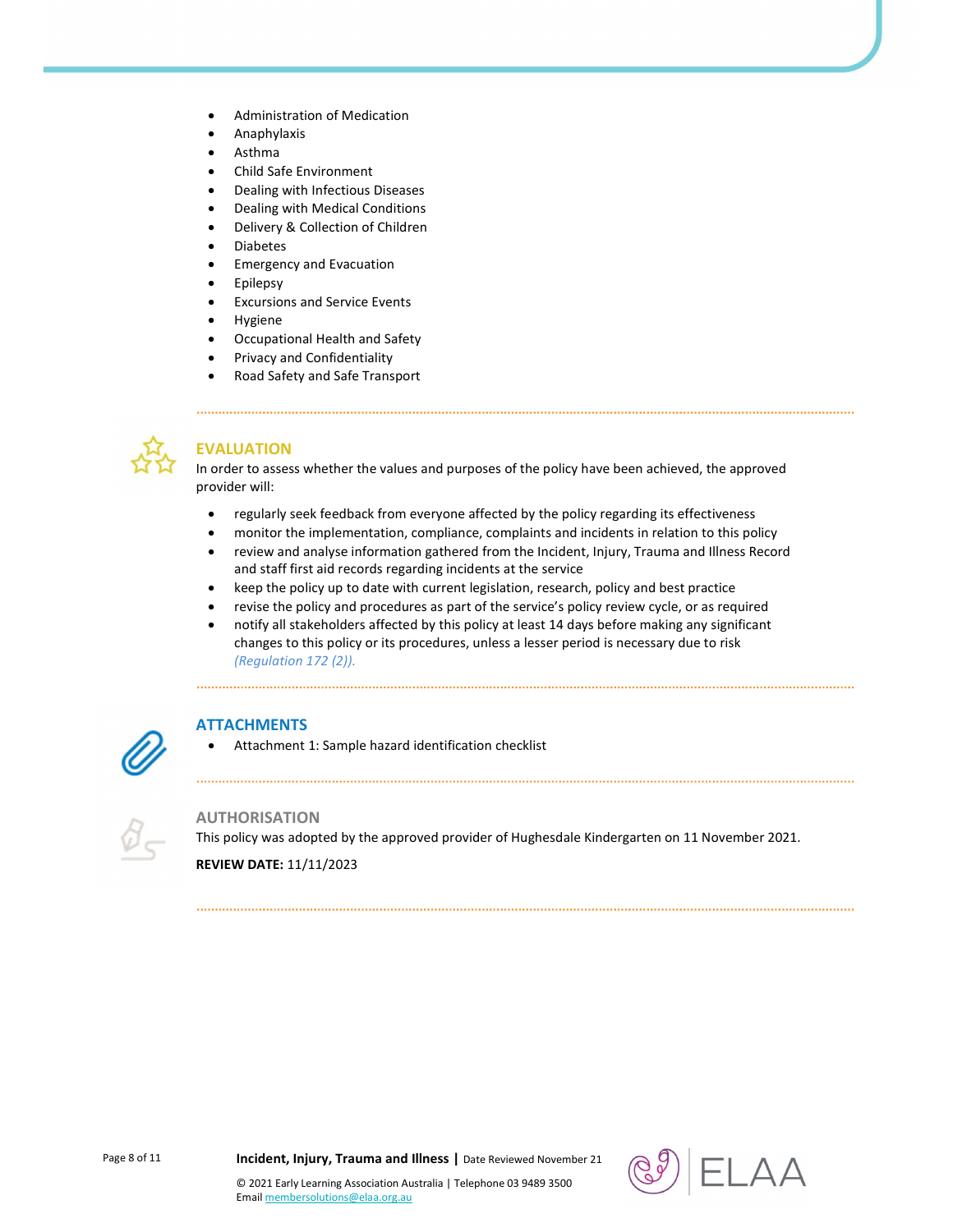## ATTACHMENT 1. SAMPLE HAZARD IDENTIFICATION CHECKLIST

| Service:      |  |  |
|---------------|--|--|
| Date:         |  |  |
|               |  |  |
| Inspected by: |  |  |

| <b>Hazard</b>                                                                        | <b>Yes</b> | <b>No</b> | <b>Comments</b> |
|--------------------------------------------------------------------------------------|------------|-----------|-----------------|
| 1. Floors                                                                            |            |           |                 |
| Surface is even and in good repair                                                   |            |           |                 |
| Surface is free from tripping and slipping hazards<br>(e.g. oil, water, sand)        |            |           |                 |
| Surface is safe (e.g. not likely to become<br>excessively slippery when wet)         |            |           |                 |
| 2. Kitchen and work benches                                                          |            |           |                 |
| Work bench space is adequate and at comfortable<br>working height                    |            |           |                 |
| Kitchen and work bench space is clean and free of<br>clutter                         |            |           |                 |
| Equipment not in use is properly stored                                              |            |           |                 |
| Lighting is satisfactory                                                             |            |           |                 |
| A door or gate restricts child access to the kitchen                                 |            |           |                 |
| Ventilation fan is in good working order                                             |            |           |                 |
| Kitchen appliances are clean and in good working<br>order                            |            |           |                 |
| 3. Emergency evacuation                                                              |            |           |                 |
| Staff have knowledge of fire drills and emergency<br>evacuation procedures           |            |           |                 |
| Fire drill instructions are displayed prominently in<br>the service                  |            |           |                 |
| Regular fire drills are conducted                                                    |            |           |                 |
| Extinguishers are in place, recently serviced and<br>clearly marked for type of fire |            |           |                 |
| Exit signs are posted and clear of obstructions                                      |            |           |                 |
| Exit doors are easily opened from inside                                             |            |           |                 |
| 4. Security and lighting                                                             |            |           |                 |
| Security lighting is installed in the building and car<br>park                       |            |           |                 |
| There is good natural lighting                                                       |            |           |                 |
| There is no direct or reflected glare                                                |            |           |                 |
| Light fittings are clean and in good repair                                          |            |           |                 |

Page 9 of 11 **Incident, Injury, Trauma and Illness** | Date Reviewed November 21

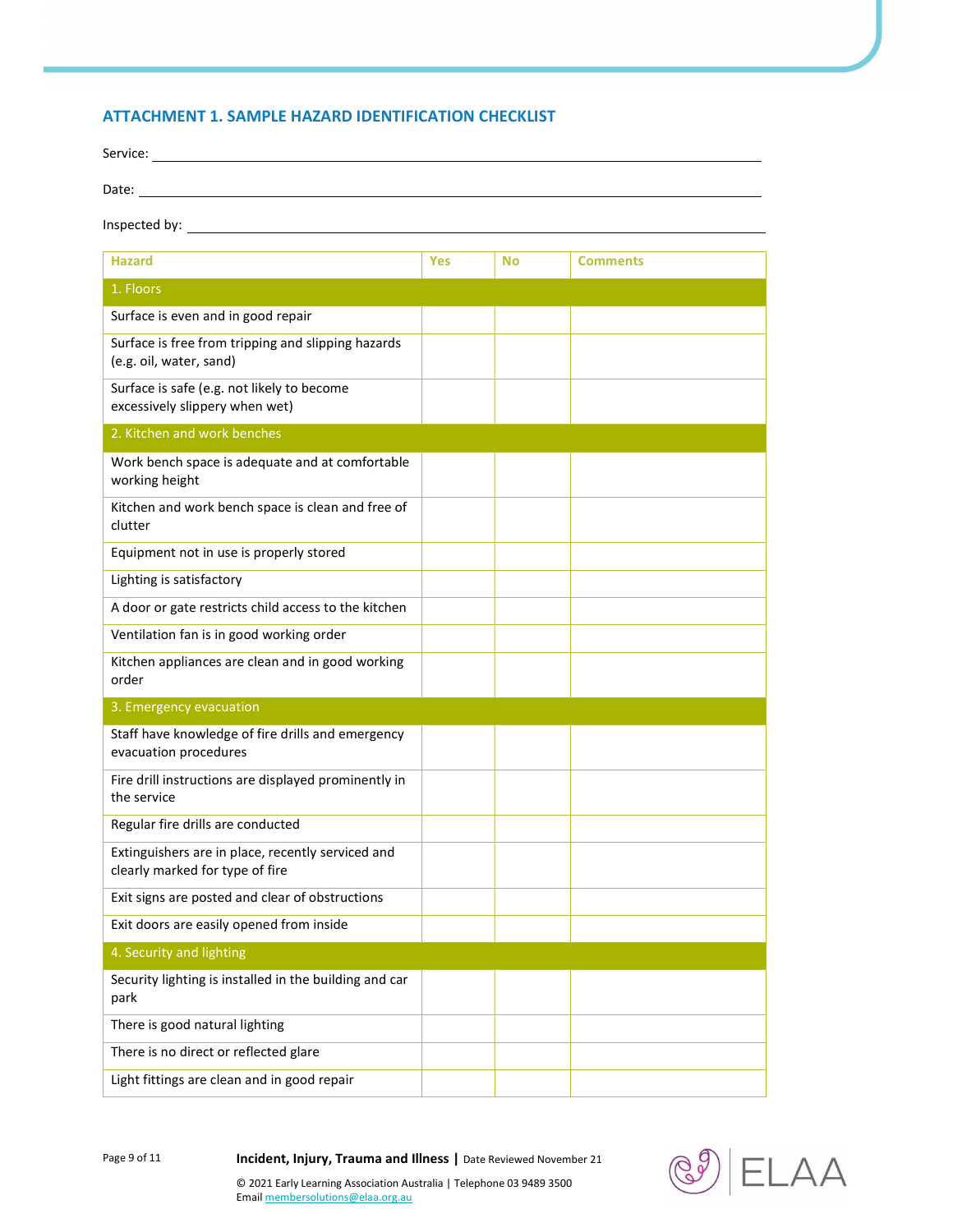| Emergency lighting is readily available and<br>operable (e.g. torch)                                         |  |  |
|--------------------------------------------------------------------------------------------------------------|--|--|
| 5. Windows                                                                                                   |  |  |
| Windows are clean, admitting plenty of daylight                                                              |  |  |
| Windows have no broken panes                                                                                 |  |  |
| 6. Steps and landings                                                                                        |  |  |
| All surfaces are safe                                                                                        |  |  |
| There is adequate protective railing which is in<br>good condition                                           |  |  |
| 7. Ladders and steps                                                                                         |  |  |
| Ladders and steps are stored in a proper place                                                               |  |  |
| Ladders and steps are free of defects (e.g. broken<br>or missing rungs etc.)                                 |  |  |
| They conform to Australian Standards                                                                         |  |  |
| They are used appropriately to access equipment<br>stored above shoulder height                              |  |  |
| 8. Chemicals and hazardous substances                                                                        |  |  |
| All chemicals are clearly labelled                                                                           |  |  |
| All chemicals are stored in locked cupboard                                                                  |  |  |
| Material Safety Data Sheets (MSDS) are provided<br>for all hazardous substances                              |  |  |
| 9. Storage (internal and external)                                                                           |  |  |
| Storage is designed to minimise lifting problems                                                             |  |  |
| Materials are stored securely                                                                                |  |  |
| Shelves are free of dust and rubbish                                                                         |  |  |
| Floors are clear of rubbish or obstacles                                                                     |  |  |
| Dangerous material or equipment is stored out of<br>reach of children                                        |  |  |
| 10. Manual handling and ergonomics                                                                           |  |  |
| Trolleys or other devices are used to move heavy<br>objects                                                  |  |  |
| Heavy equipment (such as planks and trestles) is<br>stored in a way that enables it to be lifted safely      |  |  |
| Adult-sized chairs are provided and used for staff<br>(to avoid sitting on children's chairs)                |  |  |
| Workstations are set up with the chair at the<br>correct height                                              |  |  |
| Workstations are set up with phone, mouse and<br>documents within easy reach and screen adjusted<br>properly |  |  |

Page 10 of 11 **Incident, Injury, Trauma and Illness** | Date Reviewed November 21